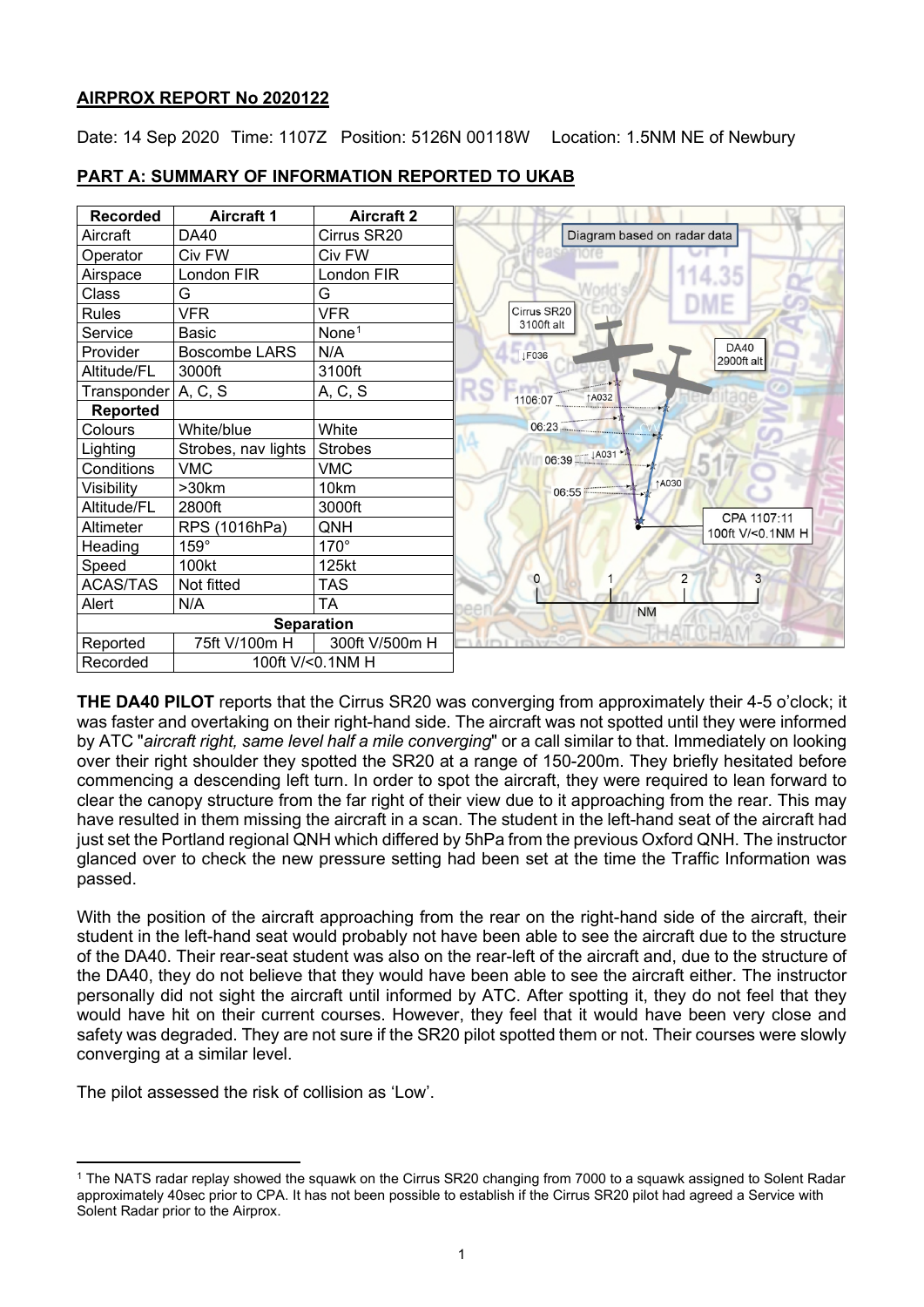**THE CIRRUS SR20 PILOT** reports being in the cruise at 3000ft with the autopilot engaged, en-route to [their destination] with a passenger who is also a qualified pilot. They had previously been in contact with Brize Norton for a CTR crossing and were preparing to contact Solent Radar. They had watched an aeroplane on the MFD map (displayed by TAS) climb behind them and level off 100ft below and to their left, heading in the same direction. They had a TAS contact for some time prior to the TA. They visually acquired the conflicting DA40 traffic on their left and climbed to 3200ft to diverge from it whilst maintaining visual separation. They then watched the DA40 diverge on a south-easterly heading before turning right towards them again just to the north of Newbury [UKAB Note: the NATS radar replay showed this turn occurring at 1104:18]. They then monitored the DA40 visually until it became clear to them that the DA40 pilot had not seen them; they turned right to make their aeroplane more visible and ensure separation both laterally and vertically.

The pilot assessed the risk of collision as 'None'.

**THE BOSCOMBE DOWN LARS CONTROLLER** reports that a Diamond DA40 was transiting via Chilbolton on a Basic Service at 3000ft on 1022hPa. They made a traffic call believed to be them "*has traffic west half a mile tracking south indicating 100ft below*". The pilot responded by saying "*yes, visual with him*". A few moments later, the pilot said they would like to declare an Airprox against the track that passed them on their right-hand side that they believe was a Cirrus SR22. The controller asked the pilot to pass them all their details and they did. The DA40 pilot reported their speed as 100KTAS.

The controller perceived the severity of the incident as 'Medium'.

**THE BOSCOMBE DOWN SUPERVISOR** reports being in the ACR at the time. They did not witness the specific occurrence due to monitoring other Boscombe frequencies that were busy at the time. However, the zone controller grabbed their attention immediately after the event and they went over to monitor the frequency where they heard the pilot pass the controller all the details described in this report.

The zone controller went above and beyond the terms of service the aircraft was under (Basic Service) by issuing a proactive Traffic Information call to the pilot. By doing so, they assisted the pilot in getting visual with the other aircraft prior to the event. Following the event, the controller took all relevant details from the reporting pilot on frequency, was then relieved from position to file this report and the tapes were impounded.

## **Factual Background**

The weather at Benson was recorded as follows:

METAR EGUB 141050Z 13006KT CAVOK 24/13 Q1022 NOSIG RMK BLU BLU=

### **Analysis and Investigation**

### **Military ATM**

The DA40 was transiting from via Chilbolton under a Basic Service with Boscombe Down Zone. In the lead up to the Airprox, the student pilot had requested a MATZ penetration and a Basic Service and was adjusting the altimeter setting. When the Traffic Information was passed, the instructor had been checking the new pressure setting, reporting that they only became visual following the Traffic Information given by ATC. They reported that they had to lean forward to see the SR20, as it was approaching from the rear and their view was obstructed by the canopy structure. The instructor believed that the student in the left-hand seat would probably not have been able to see the SR20 due to the structure of the DA40. Additionally, the instructor reported that they did not think that the rear seat student would have been able to see the SR20 either, as they were also sat on the lefthand side of the DA40. Estimated separation was 100m horizontally and 75ft vertically.

The SR20 pilot reported that they were not in in receipt of a service and were transiting in VMC. The pilot reported that they watched an aeroplane on their MFD map (displayed by TAS) climb behind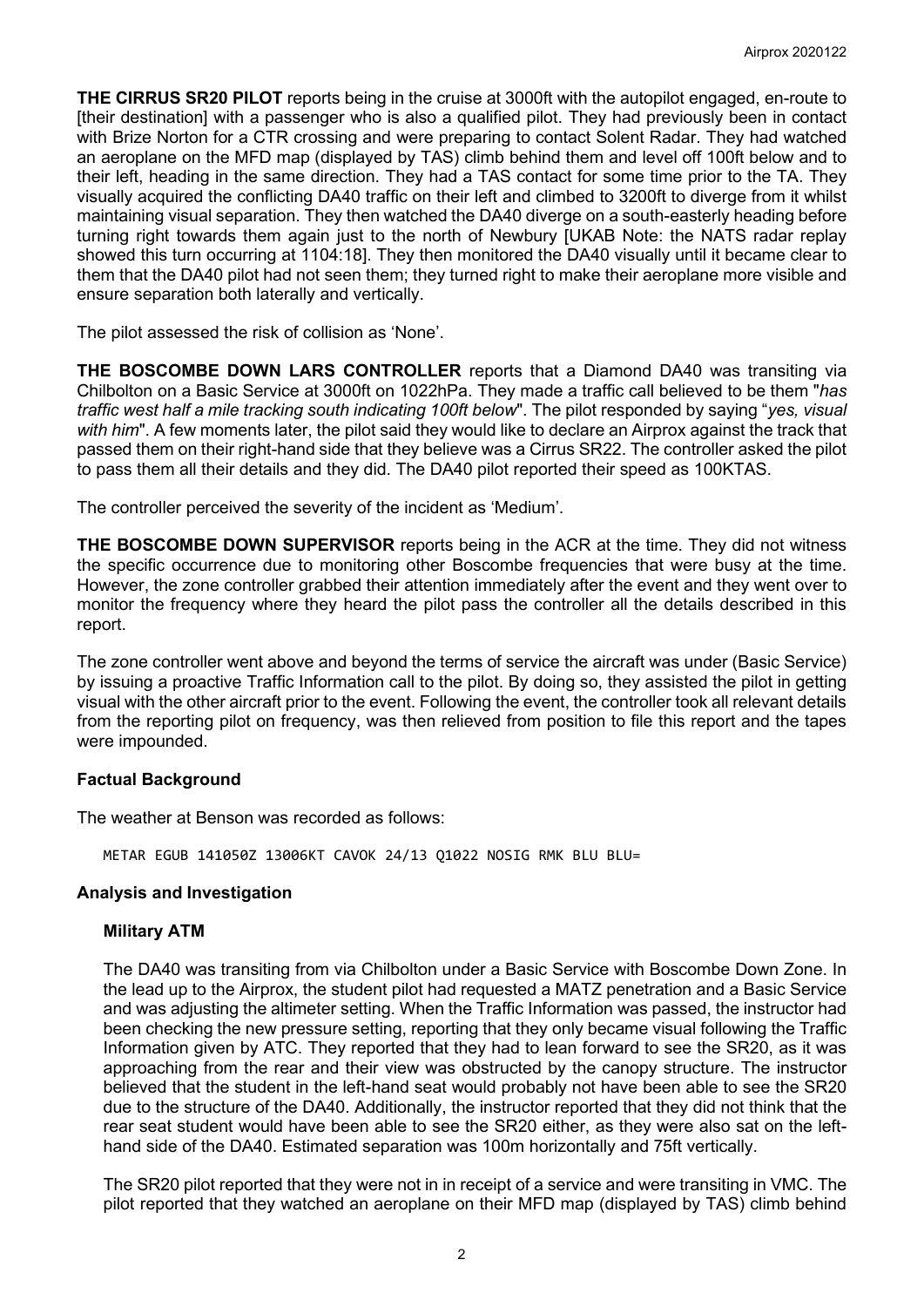them and level-off 100ft below, to their left, heading in the same direction. As the conflicting aircraft accelerated, the SR20 pilot received a TAS Traffic Alert. They visually acquired the DA40 on their left at 1NM and climbed to diverge whilst maintaining visual separation. They then observed the DA40 diverge on a south-easterly heading before turning right towards them; at this point the SR20 pilot turned right to make their aircraft more visible and ensure lateral and vertical separation. Estimated separation was reported as 100ft vertically and 500m horizontally and they reported no risk of collision.

The Boscombe Down Zone controller was controlling three other aircraft as well as the DA40 at the time of the Airprox, one of which was under a Traffic Service with the others under a Basic Service. The controller initially gave a squawk and the regional pressure setting to the DA40 pilot before telling them to standby while they provided navigation assistance to another aircraft which was routing towards an active Danger Area. The controller then confirmed the squawk and regional pressure setting with the DA40 pilot and gave them clearance to penetrate the Middle Wallop MATZ. Traffic information was then passed to the DA40 pilot regarding the SR20 by the controller utilising the phrase "*Traffic believed to be you has traffic*….".

Figures 1-4 show the positions of the DA40 and the SR20 at relevant times in the lead-up to and during the Airprox. The screenshots are taken from a replay using the NATS radars, which are not utilised by Boscombe Down controllers and, therefore, may not be entirely representative of the picture available to the Boscombe Down controller.

Seven seconds prior to Figure 1, the DA40 pilot was given a squawk and regional pressure setting and told to standby. Separation was measured at 1.4NM and 300ft. In Figure 2, separation had reduced to 0.7NM and 300ft whilst navigation and Danger Area avoidance advice was provided to another aircraft. The DA40 pilot was requested to confirm the squawk and RPS and was given a MATZ penetration clearance.



Figure 1 Figure 2





In Figure 3, Traffic Information was passed to the DA40 pilot. The SR20 squawk changes to a Solent Radar squawk. Separation had reduced to 0.2NM and 200ft. CPA is shown at Figure 4 and was measured at <0.1NM and 100ft (radar zoomed in to <3NM).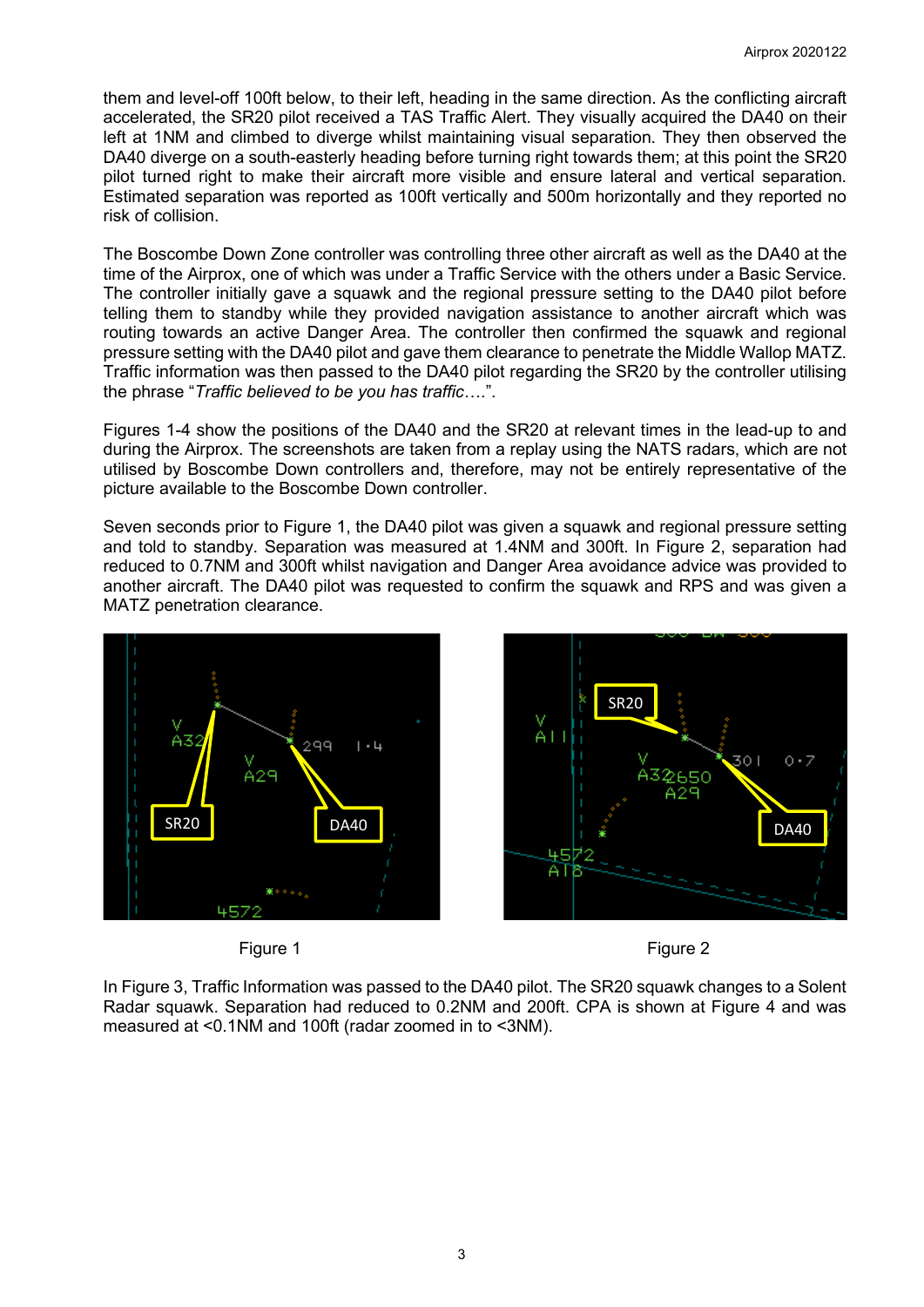



The Boscombe Down controller was working fairly steadily in the lead-up to the Airprox, as identified by the RT tape transcript, with four aircraft under their control. In the 2 minutes prior to the Airprox, the controller was providing navigation advice to another aircraft to maintain clear of an active Danger Area, which is likely why the DA40 pilot was told to standby after their initial transmission. Once the Danger Area issue was resolved, the controller confirmed what squawk and regional pressure setting the DA40 pilot had, before passing a MATZ penetration clearance. During this time, the separation between the DA40 and the SR20 decreased as seen in Figures 2 and 3. Although Traffic Information was passed which allowed the DA40 pilot to become visual with the SR20, it could have been passed prior to the MATZ penetration clearance due to the separation and converging headings of the DA40 and SR20.

## **UKAB Secretariat**

The DA40 and Cirrus SR20 pilots shared an equal responsibility for collision avoidance and not to operate in such proximity to other aircraft as to create a collision hazard. [2](#page-3-0) If the incident geometry is considered as converging then the DA40 pilot was required to give way to the Cirrus SR20.<sup>[3](#page-3-1)</sup> If the incident geometry is considered as overtaking then the DA40 pilot had right of way and the Cirrus SR20 pilot was required to keep out of the way of the other aircraft by altering course to the right. [4](#page-3-2)

## **Summary**

An Airprox was reported when a DA40 and a Cirrus SR20 flew into proximity 1.5NM NE of Newbury at 1107Z on Mondav 14<sup>th</sup> September 2020. Both pilots were operating under VFR in VMC, the DA40 pilot in receipt of a Basic Service from Boscombe Down LARS; the Cirrus SR20 pilot was not in receipt of an Air Traffic Service.

# **PART B: SUMMARY OF THE BOARD'S DISCUSSIONS**

Information available consisted of reports from both pilots, radar photographs/video recordings, reports from the air traffic controllers involved and reports from the appropriate operating authorities. Relevant contributory factors mentioned during the Board's discussions are highlighted within the text in bold, with the numbers referring to the Contributory Factors table displayed in Part C.

<span id="page-3-0"></span><sup>2</sup> SERA.3205 Proximity.

<span id="page-3-1"></span><sup>&</sup>lt;sup>3</sup> SERA.3210 Right-of-way (c)(2) Converging.

<span id="page-3-2"></span><sup>4</sup> SERA.3210 Right-of-way (c)(3) Overtaking.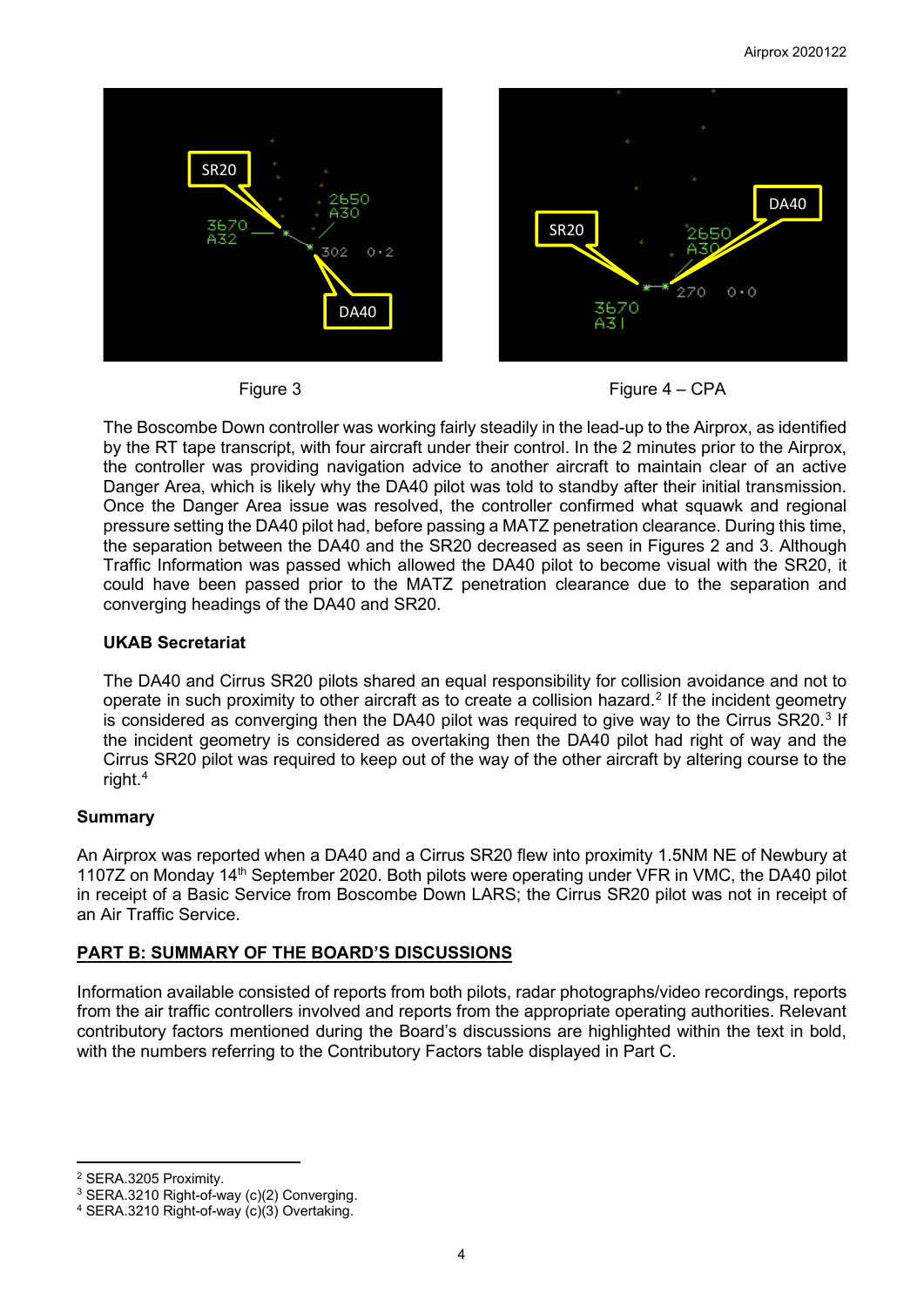Due to the exceptional circumstances presented by the coronavirus pandemic, this incident was assessed as part of a 'virtual' UK Airprox Board meeting where members provided a combination of written contributions and dial-in/VTC comments.

The Board first considered the actions of the DA40 pilot and was heartened by the fact that they had sought an Air Traffic Service from the Boscombe Down Controller. However, some members wondered if the pilot may have been better served by requesting a Traffic Service, as this may have led the controller to monitor their progress more closely and perhaps have passed Traffic Information on the Cirrus at an earlier stage. As it was, the controller passed the first Traffic Information to the DA40 pilot when the aircraft had only been separated by 0.2NM and 200ft (**CF6**) when the Cirrus was behind the DA40 and obscured by the aircraft's structure (**CF8**); this had led to a late sighting of the Cirrus by the DA40 pilot (**CF9**) whereupon they immediately manoeuvred to increase separation.

Turning to the actions of the Cirrus SR20 pilot, the Board wondered why they had not planned to seek an Air Traffic Service en-route to their destination (**CF4**, **CF5**), as they had recently been in contact with Brize Norton but were still some distance from the Solent Radar area of responsibility. Boscombe Down had been providing a Service to the DA40 pilot and the Board considered that, had the Cirrus pilot also contacted Boscombe Down, then this may at least have alerted the DA40 pilot to their presence in a similar area. As it was, the Cirrus pilot had tracked the DA40, both on their TAS and visually, and manoeuvred their aircraft vertically on receipt of a TAS alert some 3min prior to the reported Airprox (**CF7**). However, members felt that they could have perhaps done more to ensure either a lateral or a vertical separation greater than that that had been recorded (**CF10**).

The Board then considered the actions of the Boscombe Down controller. Having noted that the controller was not required to monitor the aircraft under the terms of a Basic Service, members felt that they had done well to pass any Traffic Information to the DA40 pilot, particularly considering that they had been providing navigational assistance to another aircraft in the moments leading up to the Airprox (**CF3**). The Board concluded that, quite understandably, this had led to a late detection of the conflict between the 2 aircraft (**CF1**) and also, therefore, to late Traffic Information being provided to the DA40 pilot (**CF2**). Members wondered whether or not the Solent Radar controller may have had an opportunity to intervene, as the transponder code on the Cirrus had been seen to change to a Solent Radar squawk some 30-40sec prior to CPA; the Board heard form an ATC advisor that it is standard practice at Solent Radar to assign a transponder code on initial contact but, if the aircraft is at or beyond the limits of their area of coverage – which had been the case here – a Service will not be agreed until the aircraft is closer to the airfield.

Finally, the Board considered the risk involved in this encounter. Members noted that the DA40 pilot had assessed the risk of collision as 'low' and the Cirrus pilot, having been visual with the DA40 throughout this encounter, had assessed there to be no risk of collision. That said, the radar separation had shown only 100ft of vertical separation and <0.1NM of horizontal separation at CPA. Whilst this might normally considered to be risk bearing, in this instance the Cirrus pilot had been in continuous visual contact with the DA40 and the closing speed of the 2 aircraft was in the order of 25kts. The Board concluded that, although safety had been degraded, the DA40 pilot had had sufficient time and awareness to take effective action to increase separation and remove any collision risk. Consequently, the Board assigned a risk category C to this event.

# **PART C: ASSESSMENT OF CONTRIBUTORY FACTORS AND RISK**

### Contributory Factors:

| 2020122                            |                                      |                                                  |  |  |
|------------------------------------|--------------------------------------|--------------------------------------------------|--|--|
| <b>Factor</b>                      | <b>Description</b>                   | Amplification                                    |  |  |
| <b>Ground Elements</b>             |                                      |                                                  |  |  |
| • Situational Awareness and Action |                                      |                                                  |  |  |
| Human Factors                      | • Conflict Detection - Detected Late |                                                  |  |  |
| <b>Human Factors</b>               | • ANS Traffic Information Provision  | TI not provided, inaccurate, inadequate, or late |  |  |
| <b>Human Factors</b>               | • Distraction - Job Related          | Controller engaged in other tasks                |  |  |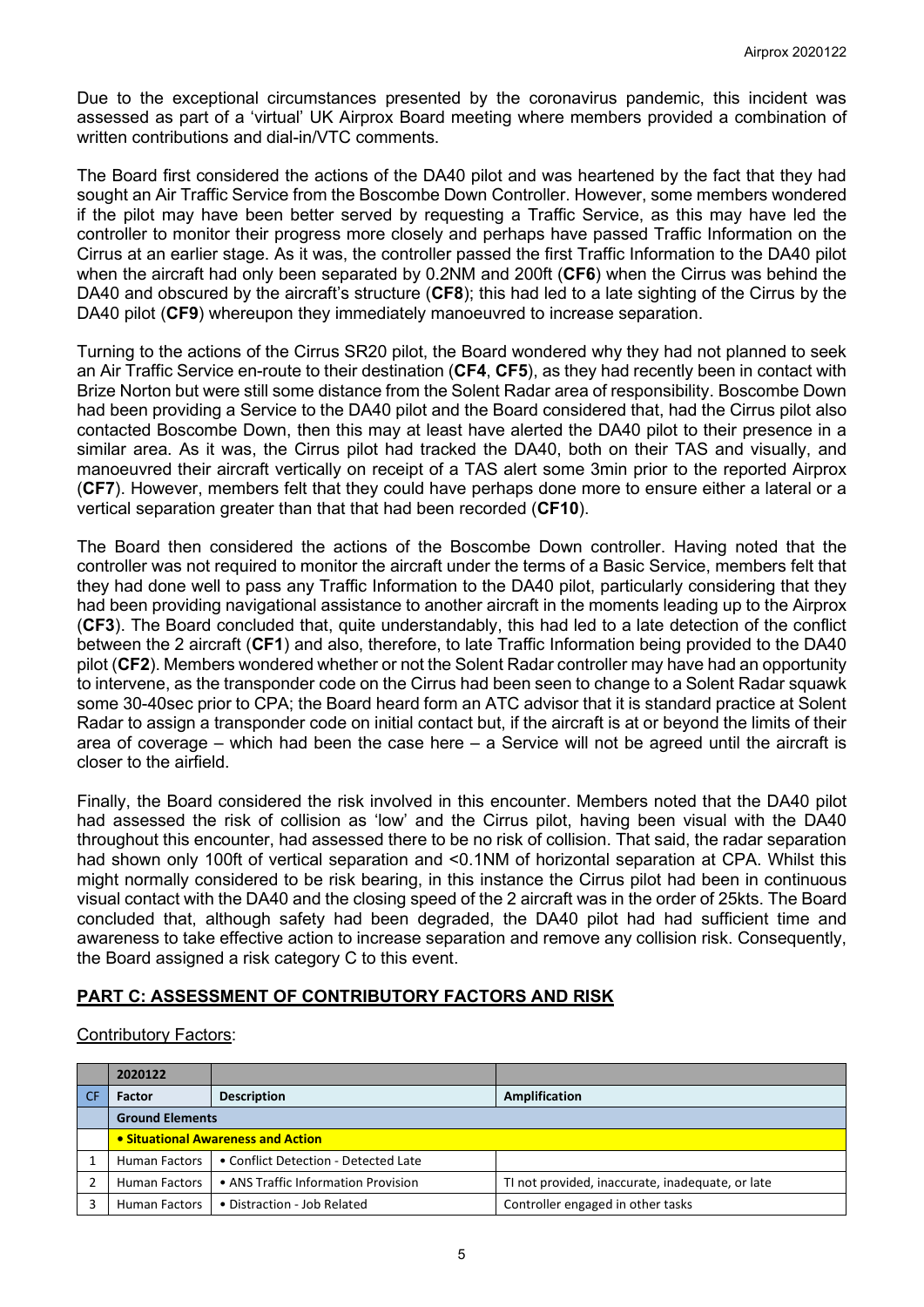|    | <b>Flight Elements</b>                                         |                                            |                                                           |  |  |
|----|----------------------------------------------------------------|--------------------------------------------|-----------------------------------------------------------|--|--|
|    | <b>. Tactical Planning and Execution</b>                       |                                            |                                                           |  |  |
| 4  | <b>Human Factors</b>                                           | • Flight Planning and Preparation          |                                                           |  |  |
| 5  | <b>Human Factors</b>                                           | • Communications by Flight Crew with ANS   | Pilot did not communicate with appropriate ATS provider   |  |  |
|    | • Situational Awareness of the Conflicting Aircraft and Action |                                            |                                                           |  |  |
| 6  | Contextual                                                     | • Situational Awareness and Sensory Events | Pilot had no, late or only generic, Situational Awareness |  |  |
|    | • Electronic Warning System Operation and Compliance           |                                            |                                                           |  |  |
|    | Contextual                                                     | • Other warning system operation           | Warning from a system other than TCAS                     |  |  |
|    | • See and Avoid                                                |                                            |                                                           |  |  |
| 8  | Contextual                                                     | • Poor Visibility Encounter                | One or both aircraft were obscured from the other         |  |  |
| 9  | <b>Human Factors</b>                                           | • Monitoring of Other Aircraft             | Late-sighting by one or both pilots                       |  |  |
| 10 | <b>Human Factors</b>                                           | • Lack of Individual Risk Perception       | Pilot flew close enough to cause concern                  |  |  |

### Degree of Risk: C

### Safety Barrier Assessment<sup>[5](#page-5-0)</sup>

In assessing the effectiveness of the safety barriers associated with this incident, the Board concluded that the key factors had been that:

### **Ground Elements:**

**Situational Awareness of the Confliction and Action** were assessed as **partially effective** because the Boscombe Down controller was distracted by the aircraft requiring navigational assistance and did not notice – and therefore did not pass Traffic Information – until the aircraft were only separated by 0.2NM.

#### **Flight Elements:**

**Tactical Planning and Execution** was assessed as **partially effective** because the SR20 pilot had not planned to seek an Air Traffic Service whilst en-route to their destination.

**Situational Awareness of the Conflicting Aircraft and Action** were assessed as **partially effective** because the DA40 pilot received late Traffic Information from the Boscombe Down controller.

**See and Avoid** were assessed as **partially effective** because the DA40 pilot did not see the approaching SR20 until passed Traffic Information by the Boscombe Down controller when the aircraft were only separated by 0.2NM, and the SR20 pilot did not allow enough vertical and/or lateral separation from the DA40.

<span id="page-5-0"></span><sup>&</sup>lt;sup>5</sup> The UK Airprox Board scheme for assessing the Availability, Functionality and Effectiveness of safety barriers can be found on the [UKAB Website.](http://www.airproxboard.org.uk/Learn-more/Airprox-Barrier-Assessment/)